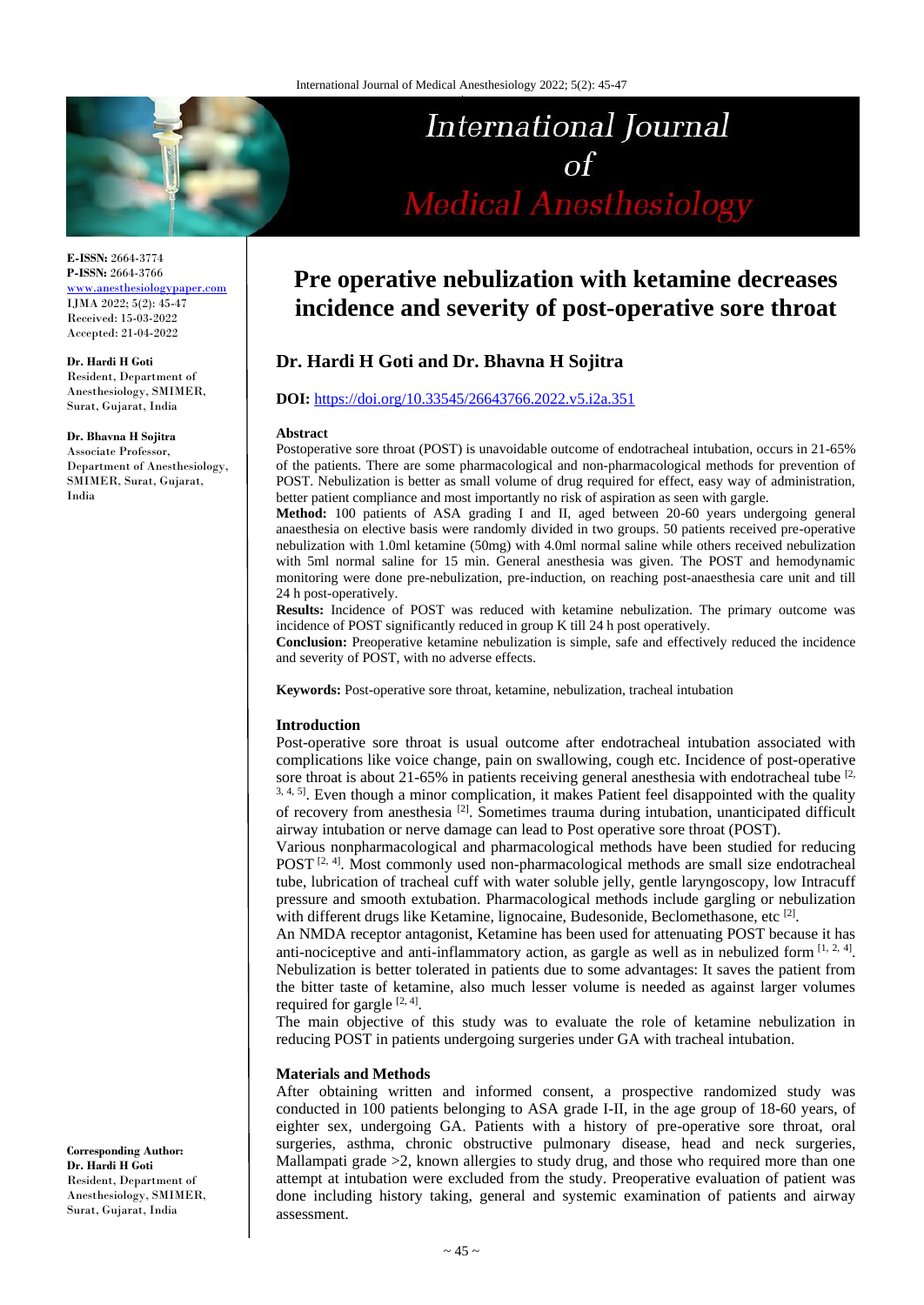Patients undergoing study were divided randomly into two groups: Group K (Ketamine) and Group S (Normal saline). After obtaining written informed consent, Patients received nebulization with either of study drug according to group allotted to them 10 minutes before shifting to operation theatre. Patients in group K received nebulization with Inj. Ketamine 1ml (50mg) with 4ml normal saline while group S patients received nebulization with 5ml normal saline. The patients received the study drugs via nebulization mask connected to wall mounted oxygen driven source (8L, 50psi).

Baseline vital parameters like electrocardiography (ECG), non-invasive blood pressure, percentage saturation of oxygen  $(SpO<sub>2</sub>)$ , respiratory rate  $(RR)$  and were recorded. Preoxygenation was done with  $100\%$  O<sub>2</sub> for 3 minutes. Induction was done with Inj. Fentanyl 2 μg/kg and Inj. Propofol 2-2.5 mg/kg I.V. and neuromuscular blockade was achieved with Inj. Vecuronium 0.1mg/kg. Patients were ventilated for 3 minutes to achieve muscle relaxation. Intubation was done with appropriate size of endotracheal tube. Single skilled anaesthetist performed laryngoscopy in all cases. Patients who required more than one attempts were excluded from this study. Patients were maintained on O2/N2O 50%/50%, isoflurane and Inj. Vecuronium. After completion of surgery, residual neuromuscular blockage was reversed with a combination of Injection Neostigmine 0.05mg/kg and Injection Glycopyrrolate 0.01mg/kg. Extubation was done after adequate reversal of muscle tone, power, reflexes and respiration.

After shifting patient to recovery room, vitals were recorded. Patients were observed at  $0, 2, 4, 6, 12$  and  $24<sup>th</sup>$  hr after extubation for postoperative sore throat. POST was graded on a four-point scale  $(0-3)$ :  $0 =$  no sore throat;  $1 =$ mild sore throat (complains of sore throat only on asking); 2 = moderate sore throat (complains of sore throat on his/her own); 3 = severe sore throat (change of voice or hoarseness, associated with throat pain). Other side effects if noted, IV paracetamol 1gm 6hrly given for post operative pain relief. The sample size was calculated using OPEN EPI software considering Post operative sore throat in Ketamine (20%) and Saline group (46%) from previous study. With level of significance 95%, and Power 80% the sample size was

calculated to be 100 (50 patients in each group).

#### **Observation and Result**

Study was conducted over 100 patients posted for elective surgeries undergoing general anesthesia using endotracheal tube. The collected data was subjected to statistical analysis. Continuous variables were presented as mean  $\pm$  SD. The nominal and ordinal data was presented as number and percentage. Quantitative data was analyzed using student's t-test and qualitative data was analyzed by chi-square test or Fisher's exact t-test. Thus, Student's t-test was used to compare age, weight, duration of surgery, heart rate, blood pressure and SpO2. Chi square test or Fisher's exact test was used for comparison of sex and incidence of post operative sore throat.

## **Demographic data of study participants**

**Table 1:** Patients characteristics

| Characteristics           | Group $S(N=50)$ Mean $(SD)$ | Group K $(N=50)$ Mean $(SD)$ |
|---------------------------|-----------------------------|------------------------------|
| Age (Year)                | 34.76 (10.23)               | 33.62 (10.40)                |
| Sex (M; F)                | 24/26                       | 28/22                        |
| Weight (KG)               | 57.04 (6.8)                 | 57.88 (5.43)                 |
| Duration of Surgery (MIN) | 53.04 (6.77)                | 55.16 5.43)                  |

Both groups were comparable in distribution of age, gender, body weight and duration of surgery [Table1].

#### **Incidence of post operative sore throat**

In this study, the overall incidence of POST in the present

study was 35%: POST occurred 24(48%) patients in group S and  $11(22%)$  patients in group K (Fisher's exact P = 0.0113). Incidence of POST was significantly lower in group K when compared to group S post operatively up to 24hrs ( $P < 0.05$ ) [Figure 1].



**Fig 1:** Incidence of post operative sore throat

POST occurred in 23 patients in group S versus 9 patients in group K ( $P = 0.004$ ) at 2 hr, which was significant. 24

patients in group S versus 11 patients in group K ( $P =$ 0.001) experienced POST at 4 h post-operatively [figure 1].